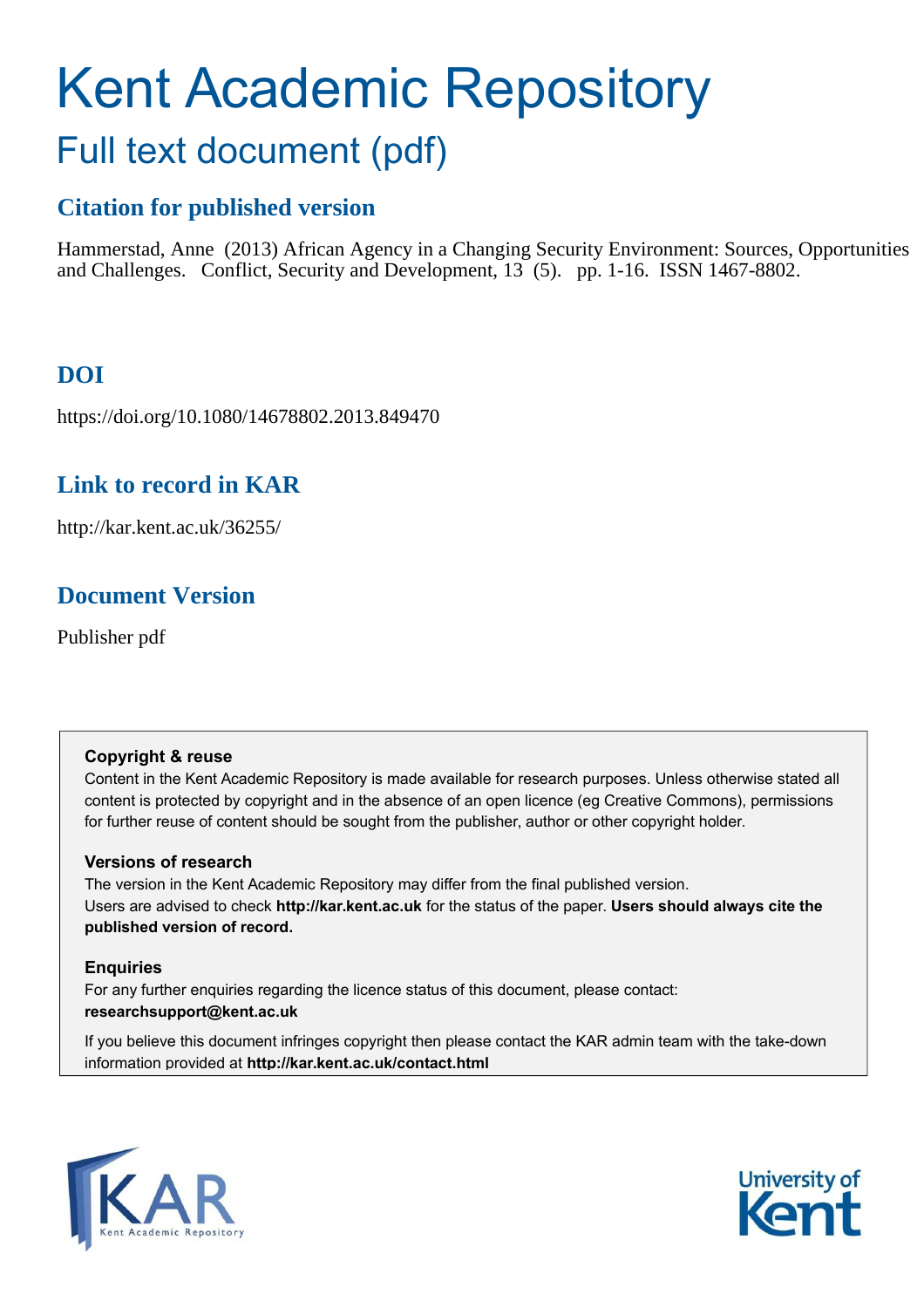This article was downloaded by: [Anne Hammerstad] On: 06 Novem ber 2013, At: 23: 25 Publisher: Routledge I nform a Ltd Registered in England and Wales Registered Num ber: 1072954 Registered office: Mortim er House, 37-41 Mortim er Street, London W1T 3JH, UK



## **Conflict, Security & Development**

Publication details, including instructions for authors and subscription information: http://www.tandfonline.com/loi/ccsd20

## **African agency in a changing security environment: sources, opportunities and challenges**

Danielle Beswick & Anne Hammerstad Published online: 04 Nov 2013.

**To cite this article:** Danielle Beswick & Anne Hammerstad , Conflict, Security & Development (2013): African agency in a changing security environment: sources, opportunities and challenges, Conflict, Security & Development, DOI: 10.1080/ 14678802.2013.849470

**To link to this article:** [http:/ / dx.doi.org/ 10.1080/ 14678802.2013.849470](http://dx.doi.org/10.1080/14678802.2013.849470)

### PLEASE SCROLL DOWN FOR ARTICLE

Taylor & Francis m akes every effort to ensure the accuracy of all the inform ation (the "Content") contained in the publications on our platform . However, Taylor & Francis, our agents, and our licensors m ake no representations or warranties whatsoever as to the accuracy, com pleteness, or suitability for any purpose of the Content. Any opinions and views expressed in this publication are the opinions and views of the authors, and are not the views of or endorsed by Taylor & Francis. The accuracy of the Content should not be relied upon and should be independently verified with primary sources of inform ation. Taylor and Francis shall not be liable for any losses, actions, claim s, proceedings, dem ands, costs, expenses, dam ages, and other liabilities whatsoever or howsoever caused arising directly or indirectly in connection with, in relation to or arising out of the use of the Content.

This article m ay be used for research, teaching, and private study purposes. Any substantial or system atic reproduction, redistribution, reselling, loan, sub-licensing, system atic supply, or distribution in any form to anyone is expressly forbidden. Terms & Conditions of access and use can be found at http://www.tandfonline.com/page/terms[and-conditions](http://www.tandfonline.com/page/terms-and-conditions)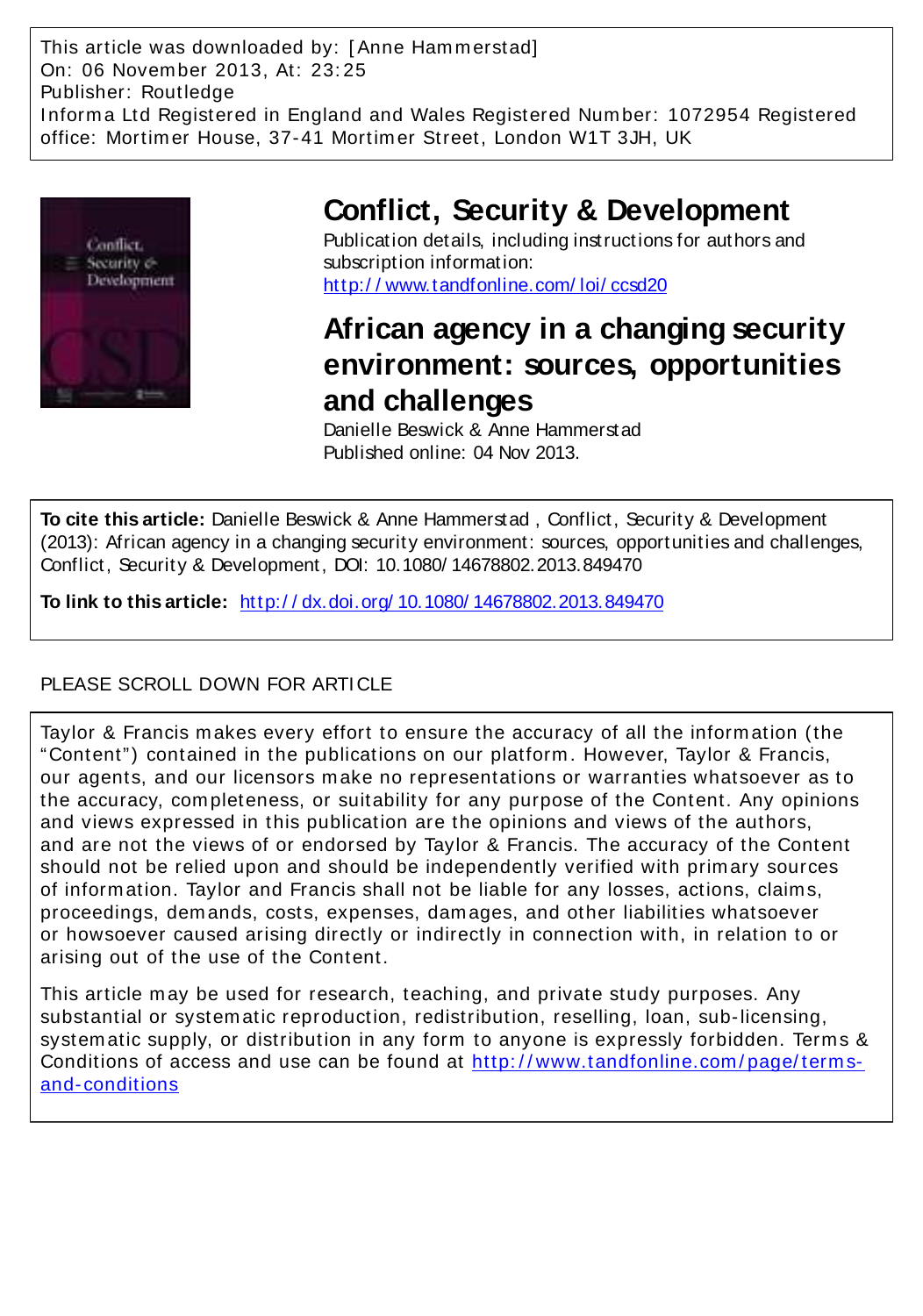

## Introduction

## African agency in a changing security environment: sources, opportunities and challenges

Danielle Beswick and Anne Hammerstad

## *Introduction*

To what extent do structural factors limit actors' ability to make choices and effect changes to their social, economic or political environments? The structure-versus-agency question is central to all disciplines of social science research, whether sociology, politics or international relations (IR), but the answers provided vary widely both within and between disciplines. One of the ways in which IR traditionally distinguished itself from sociology and politics was its stronger tendency towards structural explanations of behaviour. Whether of a realist, liberal or dependency hue, IR theorists would argue that international politics is an arena of limited agency, and particularly so for the vast majority of state (and other) actors that are not classified as great powers.

Strongly structuralist theories have declined but not disappeared from IR since their heyday in the 1970s and 1980s. The discipline's constructivist turn, starting in the 1990s

Dr Danielle Beswick is Lecturer and Director of Research at the International Development Department, University of Birmingham. She has published articles on African security, post-genocide Rwanda and a co-authored textbook with Paul Jackson—Conflict, Security and Development (Routledge, 2011). She is principal investigator of a new ESRC Seminar Series (2013 –2015) entitled UK-Africa Policy after Labour: Coalition and Austerity, Continuity and Change.

Dr Anne Hammerstad is Lecturer in International Relations, University of Kent, and Research Associate, South African Institute of International Affairs. She has published on African security integration; refugees, migrants and conflict/insecurity, including Zimbabweans in South Africa; and the politics of displacement. Her book, The Rise and Decline of a Global Security Actor: UNHCR, Refugee Protection and Security (Oxford University Press) is forthcoming, February 2014. She currently conducts research in India on migration and regional relations.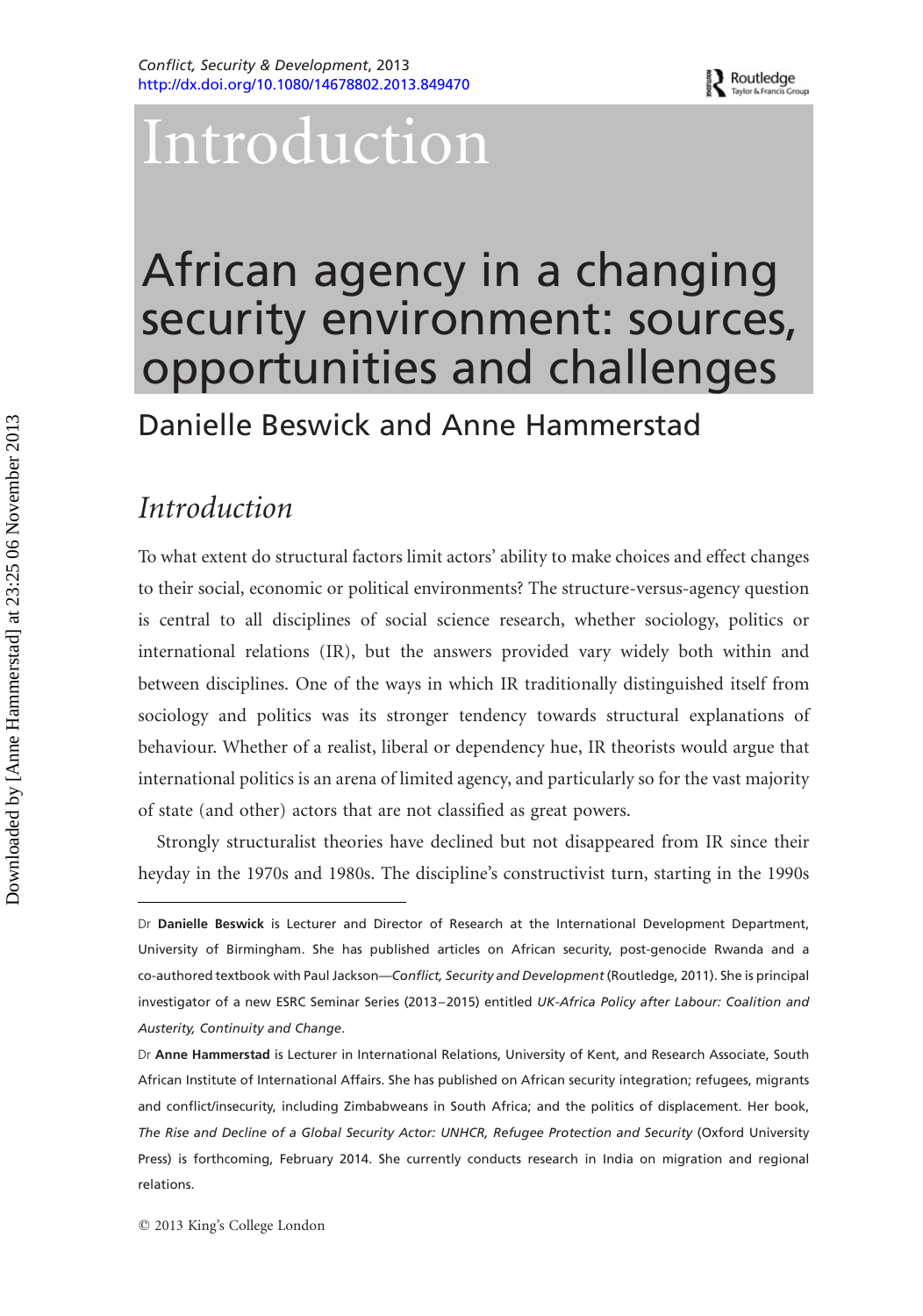and influenced by sociologists such as Anthony Giddens, $<sup>1</sup>$  allowed the structure-agency</sup> debate in IR to move away from an either-or perspective to one in which actors are both constrained by and constitutive of (hence at least potentially able to modify) the structures within which they live and operate. But structurally inclined explanations have lingered longer in the study of Africa's and Africans' role in global politics than in most other areas of IR research.

Although the literature on African agency is growing, it remains the case that IR scholarship on Africa tends to concern itself with the way in which marginalised, poor and weak African countries are acted and impacted upon by great powers and international institutions.[2](#page-14-1) Taking the example of conflict analysis, the influential 'new wars' literature initiated by Kaldor focused on outside forces, in collusion with local war-profiting elites, working to perpetuate conflict, war economies and underdevelopment in war-torn regions of the world, Africa prominent among them.<sup>3</sup> From this conflict perspective, local/ national level agency is a mostly negative concept: the ability of a small local elite to collude in globally-driven processes that are perpetuating conflict and poverty at local levels.

This special issue contributes to the growing debate on the nature and limits of African agency. It does so by focusing on the possibilities of and constraints on agency in the security sphere. This is a sphere traditionally characterised as dominated by existential threats and the imperative of survival. Hence it is often considered to present an especially restrictive environment for agency, particularly of the transformative kind. We do not take this traditional understanding of security for granted, but adopt a constructivist viewpoint. The articles included in this special issue have in common that they all aim to critically explore the way in which security threats and appropriate responses are perceived, defined and pursued by African actors, whether multilateral institutions, states, communities or individuals.

We argue in favour of an understanding of agency which is relational and contextualised, where structures and agency are continuously reproduced over time and co-constitutive, a theme reflected across the studies presented. Through this approach we aim to challenge narrow, structure-dominated and overly restrictive approaches to understanding the responses of African actors to contemporary security challenges. We define security in a broad manner. Some studies are concerned with traditional security threats to states and regions, while others focus on the human security needs of individuals to not just survive on the margins of existence but to exercise their agency to improve, or at least attempt to improve, their lives. Viewed together, the articles provide a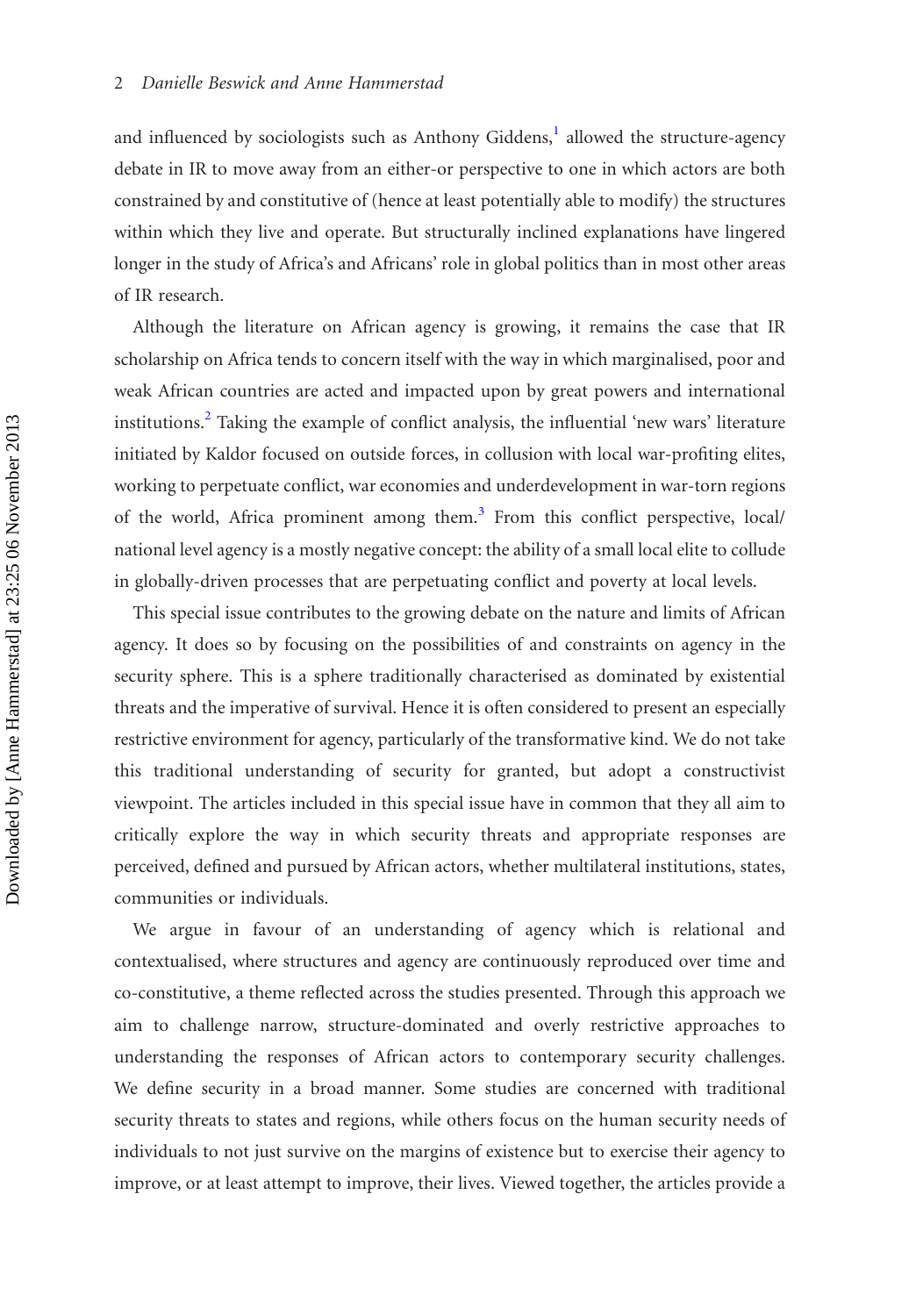rich and varied source for reflecting on the possibilities, constraints and implications of African agency in a dynamic security environment.

The special issue takes a bottom-up approach to the debate on African agency. It does so in two ways. First, rather than start with the theoretical structure/agency debate, it uses theoretically informed empirical studies to further our understanding of how African agency takes shape in specific conditions and under particular constraints. The existence (or not) and nature of agency is not assumed, but explored through rich empirical analysis. Second, the articles of this special issue do not take for granted that agency is something that only pertains to elites. Three of the contributors explore the possibilities for agency owned by those on the bottom rungs of power hierarchies within African states.

Can the survival tactics and dreams of Somali refugee women in Nairobi or unemployed former child soldiers in Liberia be described as agency? And what do we gain in our understanding from studying such marginalised groups from an agency perspective? The answers provided in this special issue are sobering, in that they highlight the intrinsic relationship between power and agency. Crudely put, the more power an individual or institutional actor enjoys, or can tap into, in a particular setting (whether soft, relational, or hard, material) the greater the chance that the actor is able to display agency that is more than tactical short-term decisions about day-to-day survival.

### *Africa's changing security environment*

2013 marks the 50<sup>th</sup> anniversary of the creation of the Organisation of African Unity, and 2012 saw the  $10^{th}$  anniversary of its successor the African Union (AU). Scholars have used these milestones to reflect on Africa's position in the world following a half-century of independence, to consider the impact of African institutions, including the emerging peace and security architecture, and to explore the contemporary security challenges facing Africa.<sup>[4](#page-14-3)</sup> In such reviews a number of key trends are noted. These form an important backdrop for our discussion of African agency in the security arena.

First, analysts have highlighted the growth of multilateral institutions in Africa, at both continental and regional level. The establishment of the AU and development of an African Peace and Security Architecture (APSA) has transformed the institutional landscape of African conflict prevention and management.<sup>5</sup> While the APSA structures remain weak and reliant on donor funding and support, $6$  they have nevertheless facilitated greater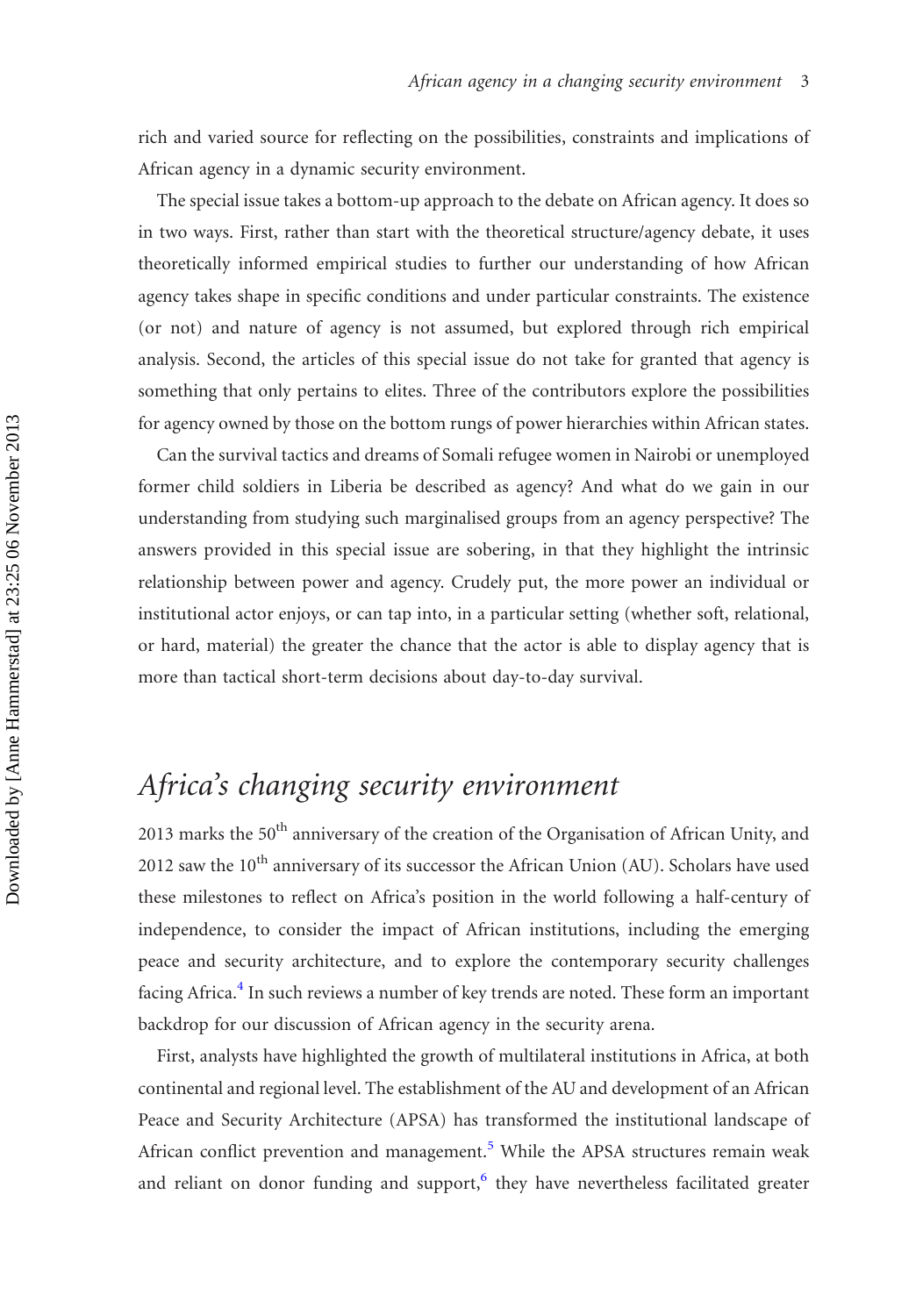African involvement and leadership on matters of conflict and insecurity on the continent. The development of the APSA structures reflects in part the interests of external actors who do not wish to provide peacekeeping forces for missions in Africa, preferring instead to fund and 'build capacity' of African actors to enable them to provide African solutions to Africa's security problems.

This 'African solutions' narrative could thus be interpreted as primarily benefitting external actors. But it has also been seized upon by many African actors keen to take greater ownership of security on the continent and to access the military training, capacity-building and resources offered to key African security partners. The EU launched its African Peace Facility (APF) in 2003 to fund African-led security efforts—both institution-building and peace keeping missions. Between 2003 and 2010,  $\epsilon$ 740 million was channelled to African security actors and institutions through the APF alone. Such funding flows have allowed states considered lynchpins in regional security, including Nigeria, South Africa and a range of states in East Africa, to benefit from the 'African Solutions' mantra, though the long-term security implications of large international investments in national military capacity-building are as yet unclear.<sup>[7](#page-14-6)</sup>

The AU has, alone or in concert with the UN and with substantial financial support from the EU now fielded peace support missions in Sudan, South Sudan, Somalia and Burundi, demonstrating political will and growing capacity despite relying on external funding and suffering significant resource, equipment, logistical and other challenges.<sup>8</sup> It has also sought to play a role in conflict prevention and non-military responses. The process of the OAU's and AU's gradual and sometimes painful learning experience in conflict mediation is documented in this issue by Tieku's careful analysis of the Burundi peace process.

Secondly, patterns of armed conflict in Africa have changed considerably since the end of the Cold War. Despite the popular media image of Africa as a continent wracked by violent conflict, studies show that the global trend of a significant decline in the number of civil and inter-state wars is also reflected in Africa.<sup>9</sup> Straus' review of armed conflict data for Africa suggests that such conflicts have been replaced by a growth in low-level insurgencies which, though 'in some cases capable of sowing terror and disruption $[$ , $]$ [...] tend to be small in size, internally divided, poorly structured and trained, and without access to heavy weapons'.<sup>[10](#page-14-9)</sup> Such actors nevertheless present significant challenges to the security forces and citizens of the states in which they operate, as well as for the African peace and security architecture. They also pose legitimacy challenges for governments who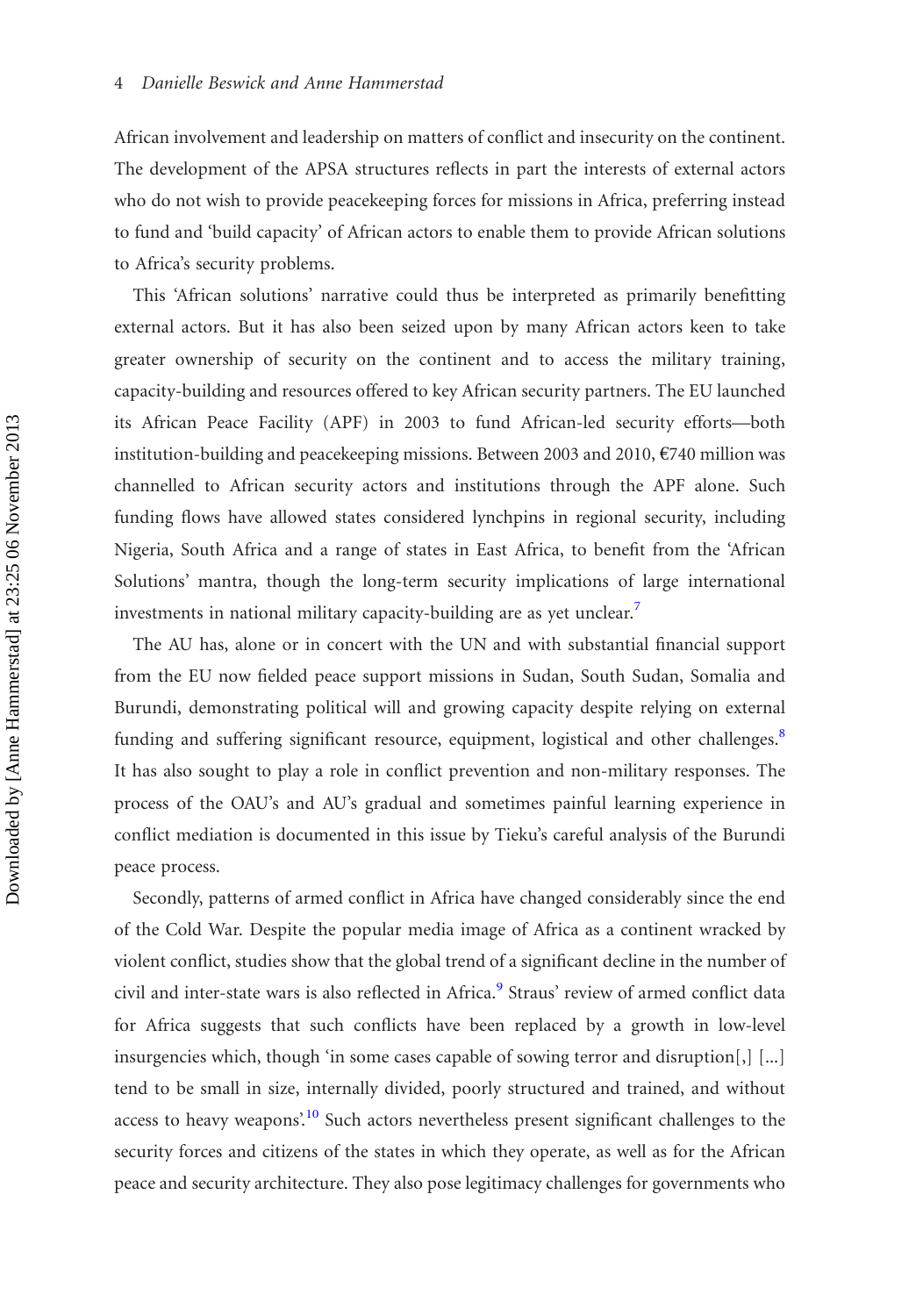are unable or unwilling to meet the demands or grievances of such groups, nor to decisively defeat them militarily.

The operation of such groups across state borders has fuelled regional insecurity and tensions, perhaps most notably and with most deadly consequences in central Africa.<sup>[11](#page-14-10)</sup> Though the quantity and qualitative nature of conflict in Africa may have changed, significant security challenges, both physical and human, remain an everyday reality for citizens of many African states. The civil wars and other forms of violent conflict that remain a feature of African security, continue to result in death, injury, uncertainty and displacement, generating security challenges for national security forces, local communities, neighbouring states and displaced individuals.<sup>[12](#page-14-11)</sup>

Third, over the past two decades there has been an increased emphasis, by the international community and development actors in particular, on human security. A focus on humans as the referent object of security suggests the need to consider different kinds of security threats to those which have dominated traditional IR, and to explore a wider array of tools and the involvement of a greater range of actors in tackling such threats. In a broad reading of this concept, security threats could include conditions prevalent in many states in sub-Saharan Africa, including unemployment, limited access to healthcare and education, displacement and discrimination based on factors including gender or disability. Sceptics point out that defining security in such a way could render it less useful as a concept and basis for action.<sup>[13](#page-15-0)</sup>

While having been labelled both conceptually flawed and a stalled policy initiative,<sup>[14](#page-15-1)</sup> human security has nevertheless retained an important role as a signpost and political rallying cry that security should be more than the study of states and their regimes. The AU and its funding partners have also acknowledged that the last decades' investment in Africa's security architecture has predominately been channelled to traditional security structures, particularly military missions, while 'there are a number of security and related developments that do not fall within the remit of any of the APSA components [including] terrorism, piracy, disaster management, post-conflict reconstruction and broader governance issues'.[15](#page-15-2)

The intention to view security differently in the case of developing states and regions, though in perhaps more varied ways, is reflected in a fourth and final trend. As Abrahamsen noted almost a decade ago, Africa has become 'securitised', labelled by high-profile politicians, public figures and media in many donor states and at international fora as a source of fear and threat to developed states.<sup>[16](#page-15-3)</sup> This situation is not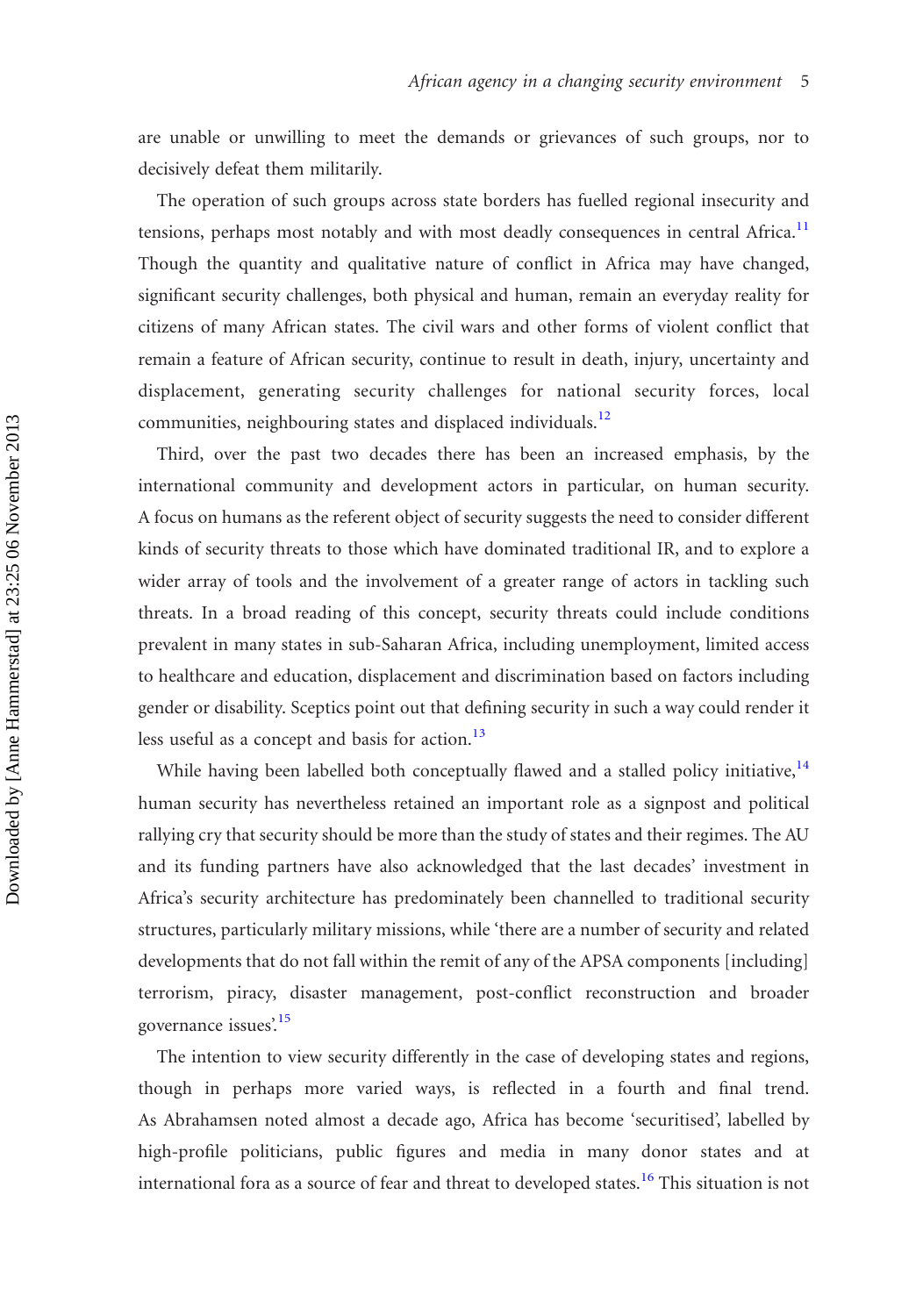however unique to Africa. More broadly, there has been a shift in thinking on development by many of the major bilateral and multilateral donors, leading them to the conclusion that successful development requires an environment of peace and security.<sup>[17](#page-15-4)</sup> This means that conflict and insecurity on the continent, even in the form of low-level insurgencies, cannot be easily ignored by donors. This discourse has also seen a whole range of marginalised and potentially highly-vulnerable groups, including refugees, former combatants and unemployed youth identified as potential security threats.<sup>18</sup>

The positing of a 'security-development nexus' has precipitated a renewed focus on building capacity for African solutions, but has also led to an increase in efforts by some donors, notably OECD DAC states and some multilateral donors, to support and promote state-building.<sup>[19](#page-15-6)</sup> Such efforts are often aimed at developing states able to withstand shocks, whether economic or political. However there are potential tensions between building states which are politically stable, resilient and able to contribute to African peace and security, whilst also promoting political settlements within them which are inclusive, representative and responsive to citizens' needs, including those relating to security. As Africa passes this half-century milestone the implications of these trends for peace and security continue to play out in the lives of individuals and communities as well as in the practices and interactions of African states and institutions.

### *Why agency?*

In seeking to understand how African actors are navigating the contemporary security environment, we focus on agency because of its perhaps unique capacity, noted by de Bruijn, van Dijk and Gewald, to 'explode often victimizing approaches in exchange for a much more balanced understanding of the local processes at work in Africa<sup>[20](#page-15-7)</sup> A focus on agency allows us 'to challenge narratives of Africa that present the entire continent as perpetual victim and lacking political initiative'.<sup>21</sup> It is, in this sense, a rejoinder to accounts of African actors which depict their actions as shaped solely by outside actors and discourses over which they have little or no control.

This does not imply that we ignore or seek to minimise the very real constraints faced by African actors in exercising agency, whether the agents in question are state representatives operating at the international level or individuals seeking to increase their security in the face of severe structural constraints in their everyday lives. Rather, the contributors seek to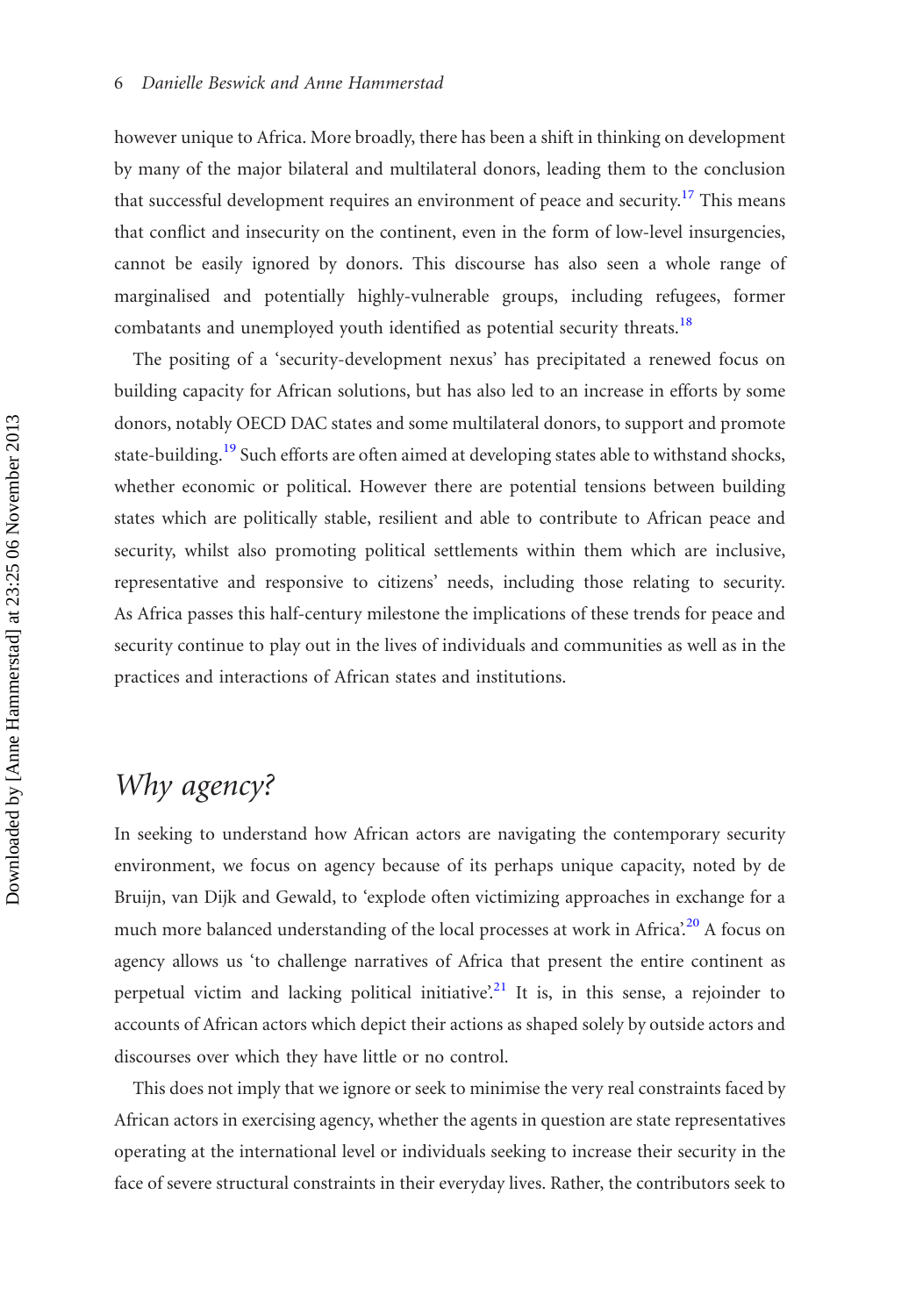explore how African actors navigate this arena of constraints and opportunities, considering who acts, how and with what effects.<sup>22</sup> These processes, making active choices even where options are limited, and seeking to improve options in future decision-making by accumulating experience and building up resources and repertories, are key themes of the papers in this collection.

Hurt reminds us that between the two poles of the debate on African agency—those who see a significant improvement in African agency evidenced by increased African activism on the global stage, and those who counter that Africa remains marginalised and that the agency of its actors is entirely structurally determined—there is a middle ground. In his view, 'structures (both ideational and material) are seen as placing limitations on [African actors], but these outcomes are not predetermined?<sup>23</sup> In the cases discussed in this special issue, the agency demonstrated by African actors is a product of their interactions with others actors and with structures and processes, both within and outside Africa. In this sense agency is both relational and dynamic.

In adopting this relational understanding of agency, we draw on Brown's work on African agency in international politics, whereby he argues: 'a flexible conceptualisation of agency is needed to locate agencies in the "complex dialectical interplay" with the structural contexts from which they arise and in relation to which they operate.<sup>24</sup> Thus, despite myriad challenges and limitations, African actors, whether states, regional organisations, civil society organisations, communities or individuals, are far from passive subjects or voiceless victims of the new security environment. Structures are important, but though they can condition the world of possibilities for African actors, we cannot know exactly how an actor will behave solely by examining the structural dynamics of a given situation. Recognising this, each author in this special issue, in their own way, explores how agency is found and maximised by African actors *despite*, or in some cases *because of*, their perceived weaknesses or lack of capacity.

### *Agency in the security arena*

Attempts to enhance agency *despite* constraints of capacity and external power structures are perhaps most obvious in the use of collective action and multilateral fora by African states. This is reflected in the development of regional security mechanisms over the past two decades and the creation of the African Union, with a much greater role than its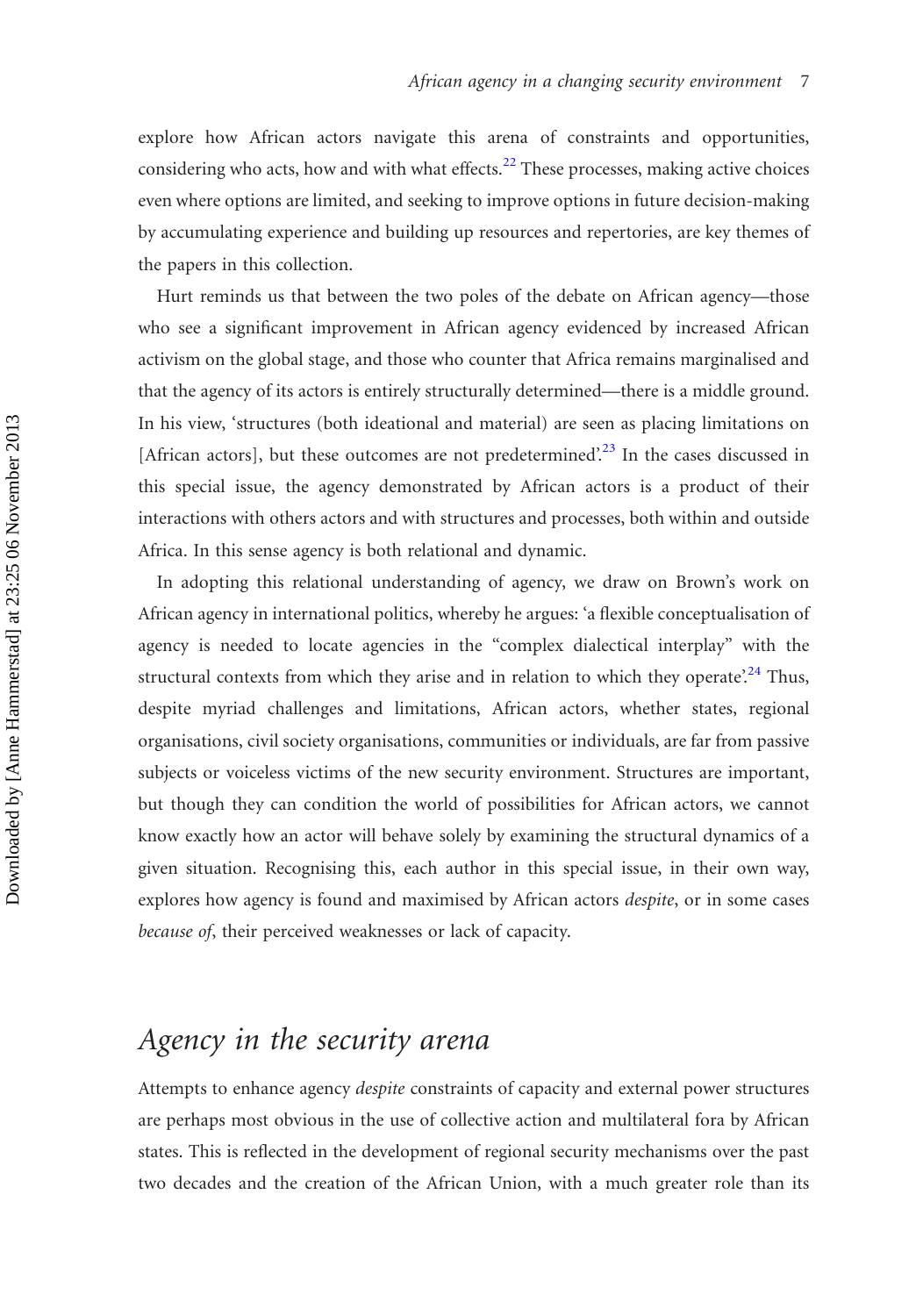predecessor in African peace and security.<sup>[25](#page-15-12)</sup> The AU tries to use its role representing 54 African states to project a pre-eminent African voice on international security matters relating to Africa, including conflict prevention, management and peacekeeping. This mirrors the efforts of African states elsewhere, such as at the World Trade Organisation, to act as a bloc and make Africa's numbers count on the international stage.<sup>26</sup>

By working collectively, including developing common positions on crises and frameworks for enhancing the emergent African peace and security architecture, African states can present a considerable bloc in international fora and debates on peace and security. Capacity constraints, which have hampered the ability of African actors to respond to security crises on the continent in the past, can also be partially overcome by joint and hybrid initiatives between African states and with outside partners. The transition in African Union operations in Sudan to include a hybrid UN –AU Mission in Darfur is evidence of this potential but also demonstrates some of the limitations. This is explored in detail by Mickler's piece in this collection.

Perceived and actual weaknesses and limitations of capacity can however also be used as a resource by African actors to enhance their agency and to attract external support, including in the security arena.<sup>27</sup> At the level of state representatives and African governments, this strategy was captured in Bayart's notion of 'extraversion' two decades ago, in which he argued:

*Far from being the victims of their very real vulnerability, African governments*  exploit, occasionally skilfully, the resources of a dependence which is, it cannot *ever be sufficiently stressed, astutely fabricated as much as predetermined. Both on their political stage and within the world system, they pursue their own objectives, within the margins of failure and success that the implementation of any strategy entails.*[28](#page-15-15)

This highlights the potential for African actors to frame their interactions with the rest of the world by exploiting their own dependence and the features that external actors often identify with them—including political and economic fragility and limited capacity. This is particularly relevant for the security arena, in which, as discussed earlier, 'Africa' and processes and characteristics associated with African underdevelopment, such as insecure borders and ungoverned spaces, have become considered threats to both African and international peace and security.<sup>29</sup> This contradicts Brown's suggestion that: '[i]n the area of security and peace keeping the room for manoeuvre is arguably more limited, affected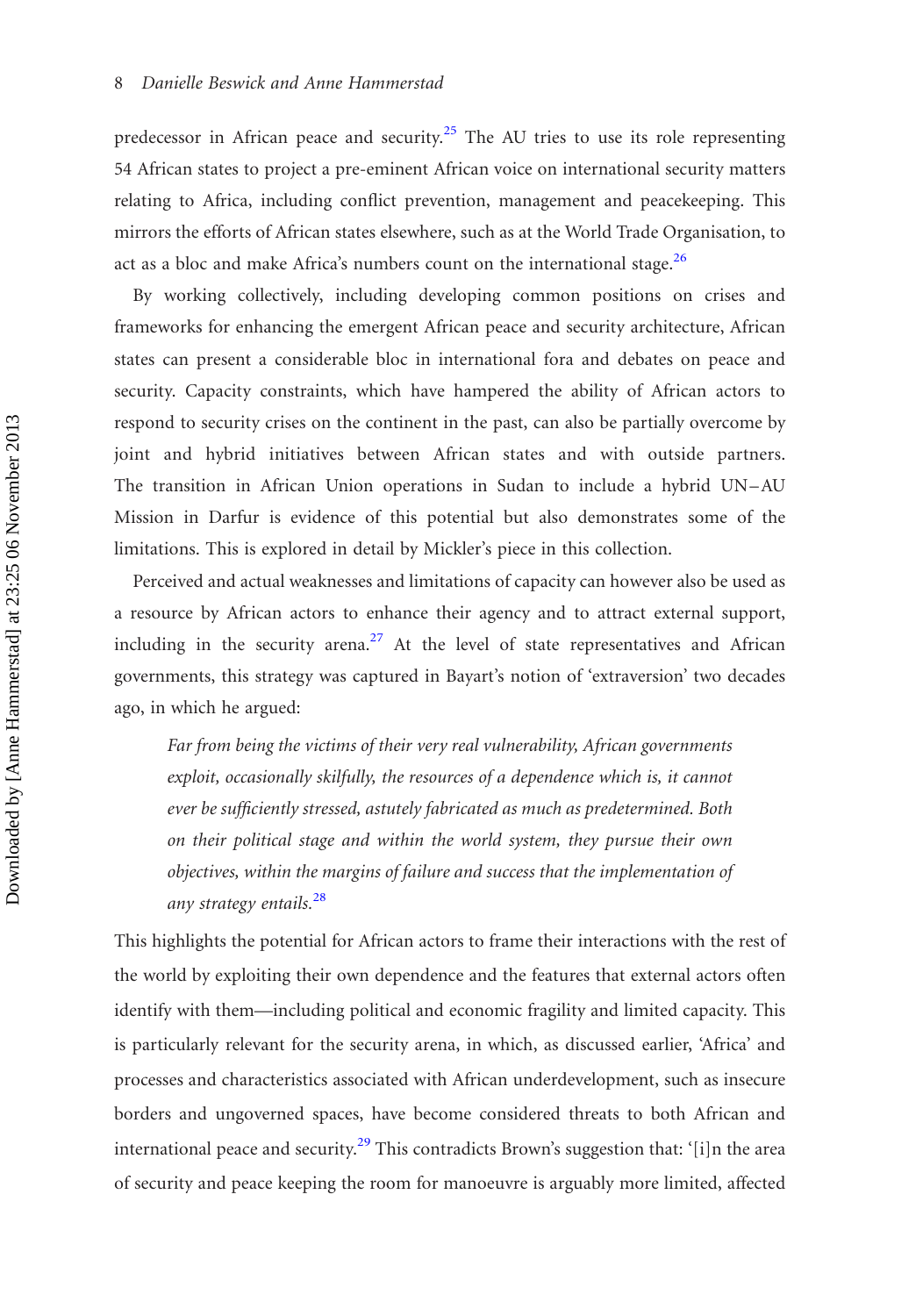by the involvement of outside powers and the limits of African military and political capacity'.<sup>[30](#page-15-17)</sup>

Discourses which seek to link underdevelopment and insecurity may posit Africa as a source of security threats, but they have also underlined a sense of urgency in the drive by outside actors to support African peace and security capacity development: to provide African solutions to African problems. Whether security problems in Africa are indeed solely 'African' in cause or consequence is highly debateable, particularly given the networked and globalised character of many conflict economies in the region. Nevertheless, the emphasis on African solutions provides opportunities for some African states to stress their value as partners in African peace and security initiatives, attracting support to reinforce such roles.

Thus, reflecting Bayart's analysis, African elites are able to use conceptions that others have of African actors' weaknesses and dependencies in order to garner support and resources to pursue their own objectives. These, according to Bayart, follow a historically grounded trajectory which is independent of, but interacts with, external influences. This chimes with Brown's more recent analysis of African agency, which suggests that examples of agency need to be situated 'within a "thicker" historical account'.<sup>[31](#page-15-18)</sup> Papers in this collection seek to provide this thicker account by situating particular initiatives by African actors, including involvement in conflict mediation and peacekeeping, in a wider context, making links to past experiences as well as contemporary narratives on African peace and security.

Developing this further it is clear that, despite the power and resource asymmetries that African actors face in their encounters with others in the new security environment, agency is not simply a synonym for resistance or opposition to those structures and processes. Instead, agency can be exercised in ways which challenge, support or even alter structures. The establishment of the AU, with its constitutive act departing significantly from that of its predecessor and the advent of the Peace and Security Council, could be considered such an act. It fundamentally altered the environment within which discussions of peace and conflict management in Africa occur, providing a new reference point for discussions, a new collective African voice in international debate and a focal point for international efforts to develop the capacity of African actors to manage peace and security on the continent.<sup>32</sup>

This is not to say that there is always agreement between AU members on crises or initiatives, some national government representatives have deviated from AU stated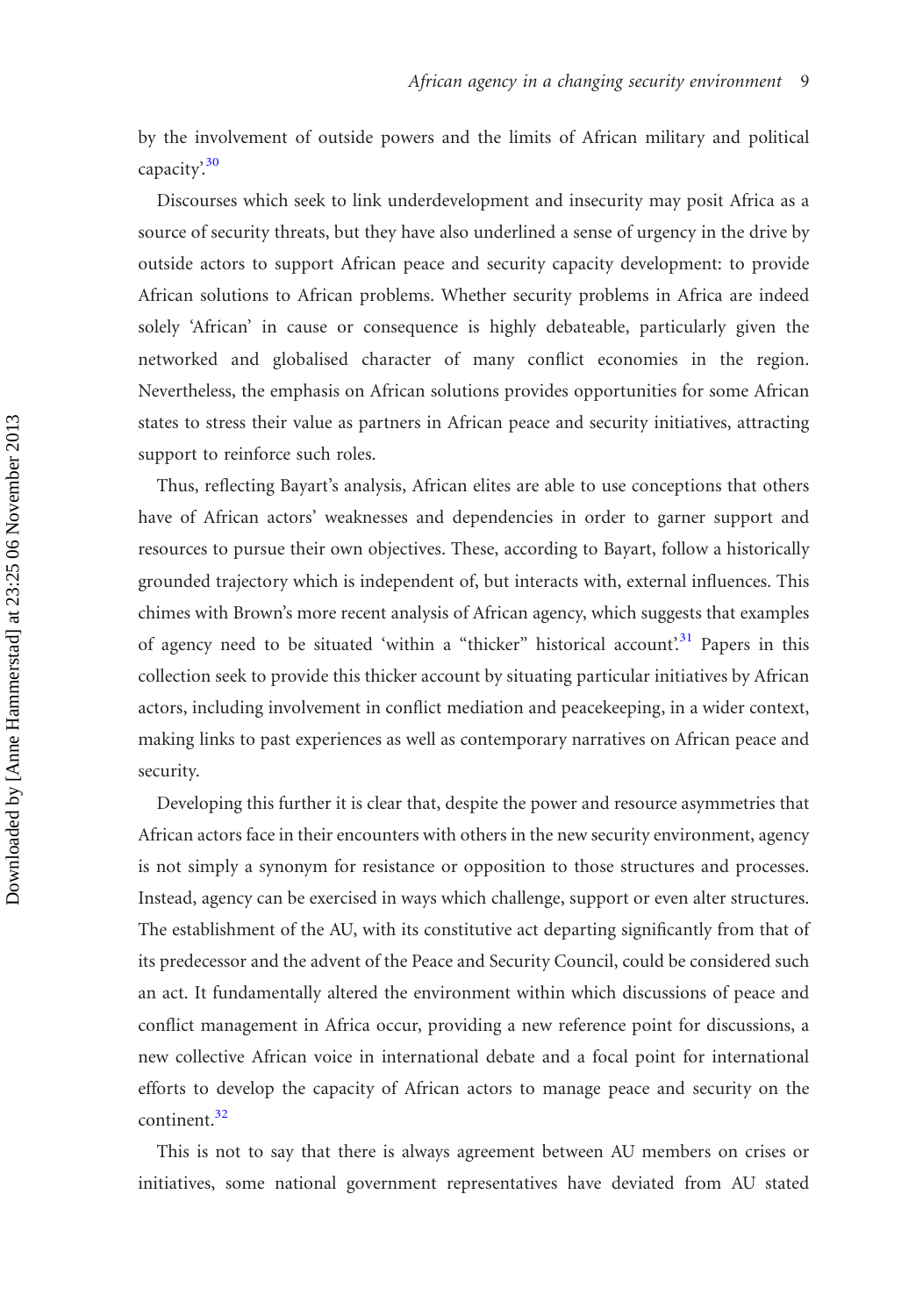positions on specific issues and the institution has been used as a platform to play out inter-state rivalries, $33$  but the existence of the AU and its determination to 'speak for Africa' on matters of peace and security have altered the institutional landscape of African peace and security. The exercise of agency by African actors in this arena can therefore challenge existing structures which influence decision-making of African and external actors. Thus, in exploring agency, as Brown argues, we must be mindful that 'agency needs to be seen as both creative and reproductive of existing structural relationships, as well as, potentially at least, transformative of them'.<sup>[34](#page-15-21)</sup>

#### Levels of analysis: whose agency?

So far we have mostly discussed African agency in progressive terms, as a story of African actors' ability to carve out a more autonomous and active role in the continent's security politics, even in the face of global power and resource asymmetries. But until now we have mainly discussed 'African agency' as if it belongs to a narrow elite of state actors: those wielding political power within and on behalf of sovereign African states.

The state and international levels are clearly important in a debate on African agency. As Brown argues, sovereignty adds a crucial dimension to the discussion of African agency. Sovereignty bounds agency by delineating an action as being that of the state, or an authorised representative of it, and this lends a degree of legitimacy and authenticity to the action. Thus: 'not only does sovereignty serve to maintain the inside/outside distinction, it is also the principle through which states themselves perform their agency, exert power, and play roles internationally enacted by their agents.<sup>[35](#page-15-22)</sup> This legitimacy may derive from the state's claim to represent the interests of its people, on the basis of collective identity or by virtue of the state having undergone a process to authorise those in power, such as democratic elections.[36](#page-15-23)

The assumption of African actors wielding real agency—making decisions based on their own imagination and perceptions of aims and interests—is therefore particularly valid when studying state elites. This is despite the complication created by the fragility and institutional weaknesses of many African states. Whether they can be said to have 'acted' in a particular context may be dependent, in large part, on how their stateness (authority to authorise and perform agency as a state actor) is viewed and represented by outside actors. $37$  A further complication lies in the fact that even African states with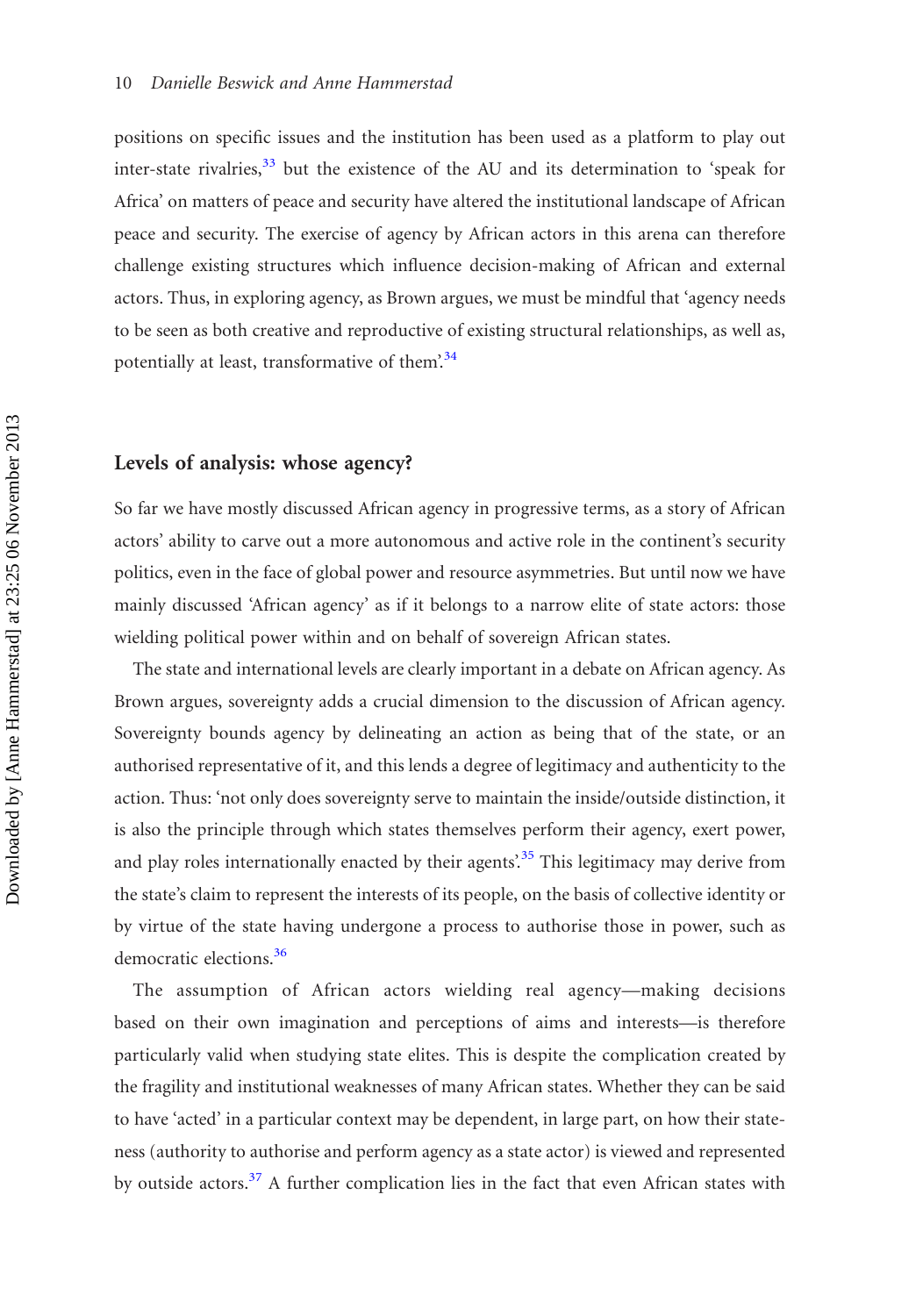relatively stable institutions, able to continuously reproduce patterns of authority and control, still represent a complex assemblage rather than a single unitary actor.<sup>38</sup>

In this collection, Fisher's account engages with this debate by highlighting the complex interplay between the actions of leaders, regimes and states in East Africa and the ways these are perceived and categorised as agency by both the actors themselves and external powers. In the security arena African states are therefore important and complex actors to consider when seeking to understand how the agency of African state elites may be exercised, constrained, captured, portrayed and given meaning by actors within the international system.

State elites do generally possess a larger repertoire of agency than other African actors. As such a division between state and non-state actors is necessary when analysing African agency. In the case of African states' foreign and security policy elites, their potential for transformative agency—agency that changes the boundaries of 'what can be done'—is not hypothetical: it can be seen in processes such as the creation and development of the AU. But what about groups and individuals lower down the ladder of politics and power in African societies? Considering that agency is 'bound up with power, politics and the social hierarchies they produce', $39$  to what extent can poor and marginalised groups and individuals be said to exercise agency in a meaningful way?

Discussions of African agency cannot leave the question of *whose agency* unanswered. In International Relations terms, this can be framed as a question of levels of analysis. The articles in this special issue encompass perspectives ranging from the international to the individual level. Three of the articles (by Fisher, Mickler and Tieku) focus on the state level (foreign and security policy, including conflict mediation strategies), coupled with the regional or international level of relations between states. This is the traditional focus of IR literature on African agency: the extent to which African political elites are actors on the world stage, or passive observers in—or even missing from—the political fora in which decisions affecting their countries are being made.

Assumptions are generally more modest and restrictive when studying the possibilities of, and constraints on, agency in the case of groups and individuals who occupy the lower rungs of social hierarchies and who have few if any access points to political power structures—be they local or national ones. Three of the articles in this special issue are concerned with the severe limitations of agency experienced by such groups. Perera focuses on the Rwandan Hutu militia in DR Congo, the FDLR. She argues that the way in which FDLR 'refugee warriors' are marginalised and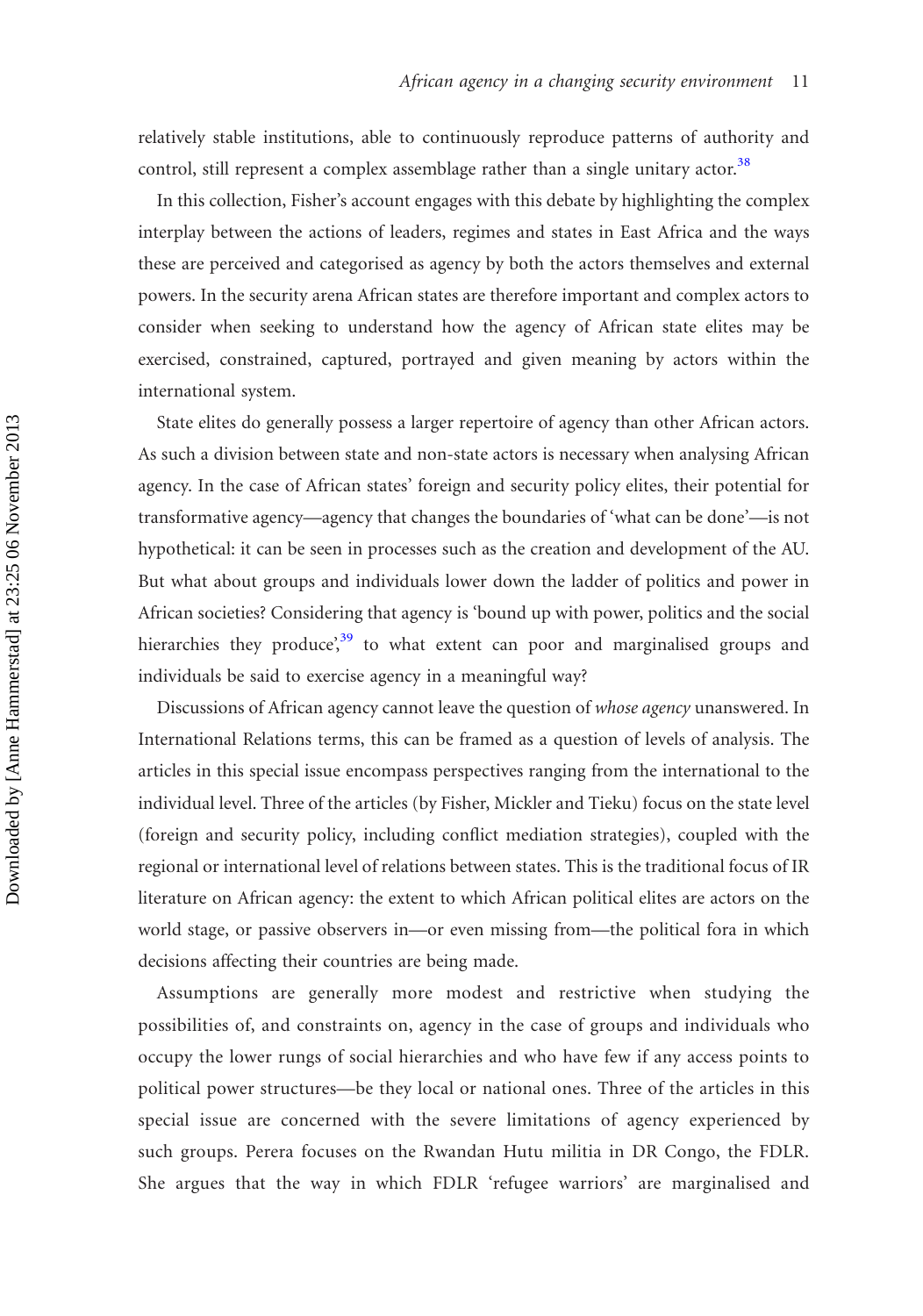securitised contributes to the groups' construction and maintenance of a victimhood identity, and reinforces its limited and destructive repertoire of violence and coercion in its interactions with local host communities and Congolese and Rwandan authorities.

Thomson and Bøås in their contributions both focus on groups at a much looser level of organisation. They focus on the 'survival agency' of some of the poorest, most vulnerable and marginalised of African actors, such as young unmarried Somali refugee women navigating the dangers of Nairobi, former child soldiers in Liberia, young diamond miners in Sierra Leone and youth from across West Africa who hazard the crossing of the Sahara and the Mediterranean in a bid to reach Europe, a mythical paradise of social, not just geographical, mobility.

### Sideways mobility and survival agency

De Bruijn, van Dijk and Gewald argue that '[n]o easy assumption can be made about what agency is or about whose hands it is vested in. This can only be demonstrated through detailed empirical research and can never be assumed or taken for granted'.<sup>40</sup> The articles that make up this special issue are testament to this. There are significant differences in the kinds, and effects, of agency exercised by the different actors discussed, as well as in the analytical tools and methodological approaches which are employed to examine agency of actors at these different levels. Ethnographic methods are prevalent in the studies of individual agency, seeking to understand how individuals in highly constrained circumstances perceive and exercise their agency in relation to the worlds they inhabit, and to consider the meanings they ascribe to their actions, which may be radically different to those posited by outsiders.

In the three studies of individuals and marginalised groups presented here, focused on urban refugee women in Kenya, youth groups in Liberia, Sierra Leone and northern Mali, and Rwandan 'warrior refugees' in North Kivu, the authors challenge assumptions about agency which are often attached to labels associated with those they research. Ethnography, in this regard, is an ideal approach when combined with an analytical focus on agency. It encourages a focus on how individuals make sense of their circumstances and make decisions affecting their security, including their exposure to risk of immediate and future physical harm as well as human security concerns.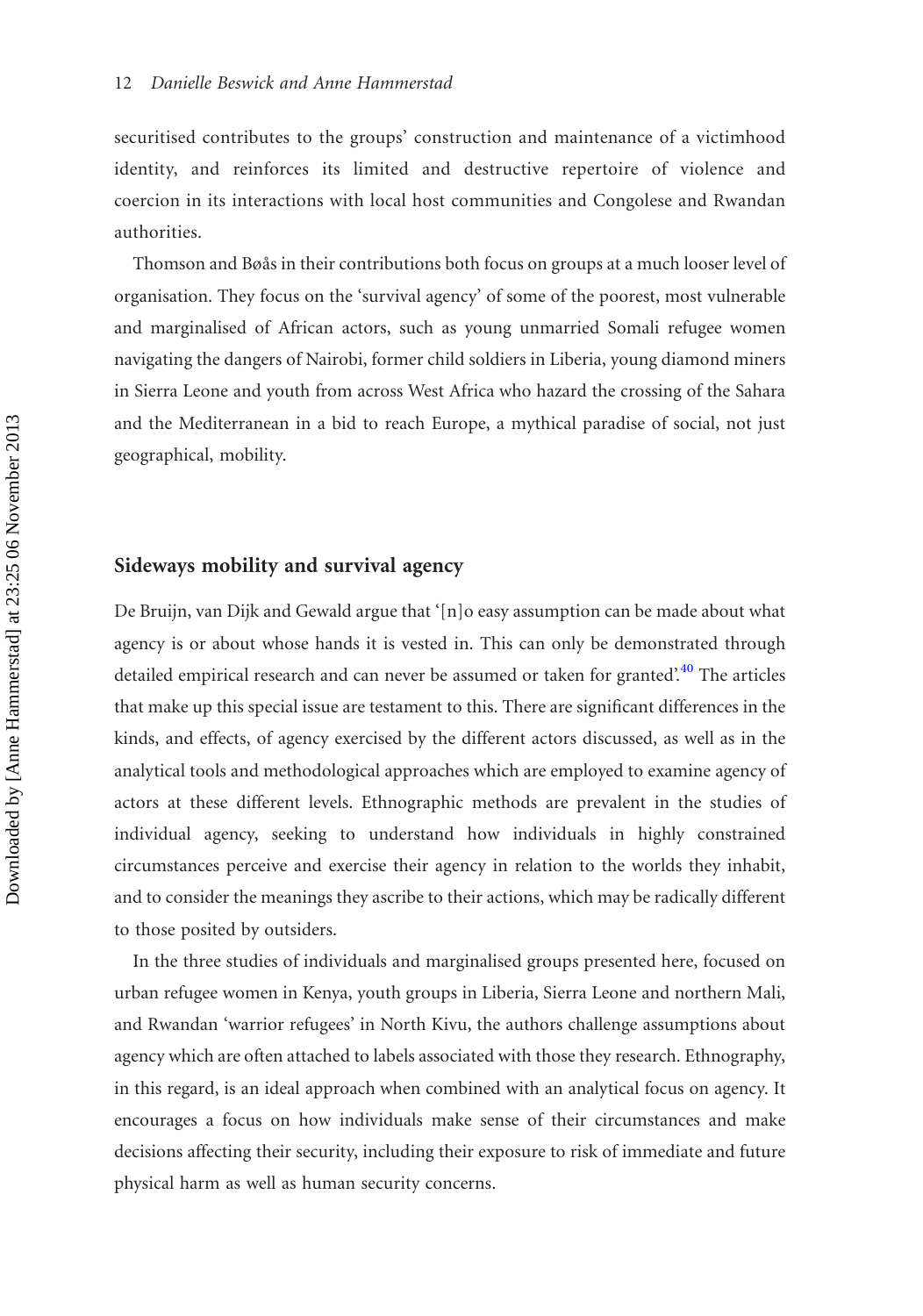These studies bring a new perspective by moving away from a view of Somali refugee women as powerless victims in Nairobi, or underemployed Sierra Leonean youth and Rwandan refugees in Congo as only potential or actual security threats. The studies, to different degrees, do consider how others have depicted, and often securitised, these groups and the ways this affects their options. However, despite, and in the case of the FDLR perhaps because of, powerful discourses at the international level and structural factors which work to exclude and marginalise these groups at the local level, the authors show how greater room for manoeuvre and the exercise of a degree of control over personal circumstances can be achieved—even in the face of extreme constraints of poverty, exclusion and marginalisation.

Bøås and Thomson's studies do, however, pose a challenge to this rather optimistic account of agency as, at least potential, empowerment for the marginalised and weak. Both studies describe agency that is primarily geared towards survival, not transformation. In Thomson's detailed depiction of the lives of young Somali refugee women, she argues that these women's silence and efforts to make themselves invisible should be considered a form of agency. This suggestion that inaction and silence should be considered an active choice, equal to that of speaking or acting out, is not new. However, when considering how agency is found and exercised by individuals in highly constrained circumstances, particularly where the choice of silence, or making the dangerous journey from a home community to a mythical 'better life' in the North, is contrasted with the very real possibility of a life limited by poverty, structural—and direct physical—violence, there remains a question as to whether such choices should be considered a demonstration of agency at all.

<span id="page-14-6"></span><span id="page-14-4"></span><span id="page-14-3"></span><span id="page-14-2"></span><span id="page-14-1"></span><span id="page-14-0"></span>Bøås recounts the many ingenious ways in which West African youth from the least auspicious of backgrounds dream and plan for a future of upward mobility, economic success and social recognition, whether by attaching themselves to 'big men', searching for the big diamond, or risking their lives crossing deserts and oceans (if they get that far) to make it big in the developed world. But despite this ingenuity, and the desperation with which such plans are acted on, such agency is seldom transformative. For the vast majority the mobility is sideways, not upwards: the plans and dreams may sustain survival but not prosperity.

<span id="page-14-11"></span><span id="page-14-10"></span><span id="page-14-9"></span><span id="page-14-8"></span><span id="page-14-7"></span><span id="page-14-5"></span>In conclusion, focusing the analytical lens on agency yields illuminating insights into the complexities of sub-Saharan Africa's evolving security landscape. On the one hand, the articles making up this special issue reinforce the picture of an African foreign and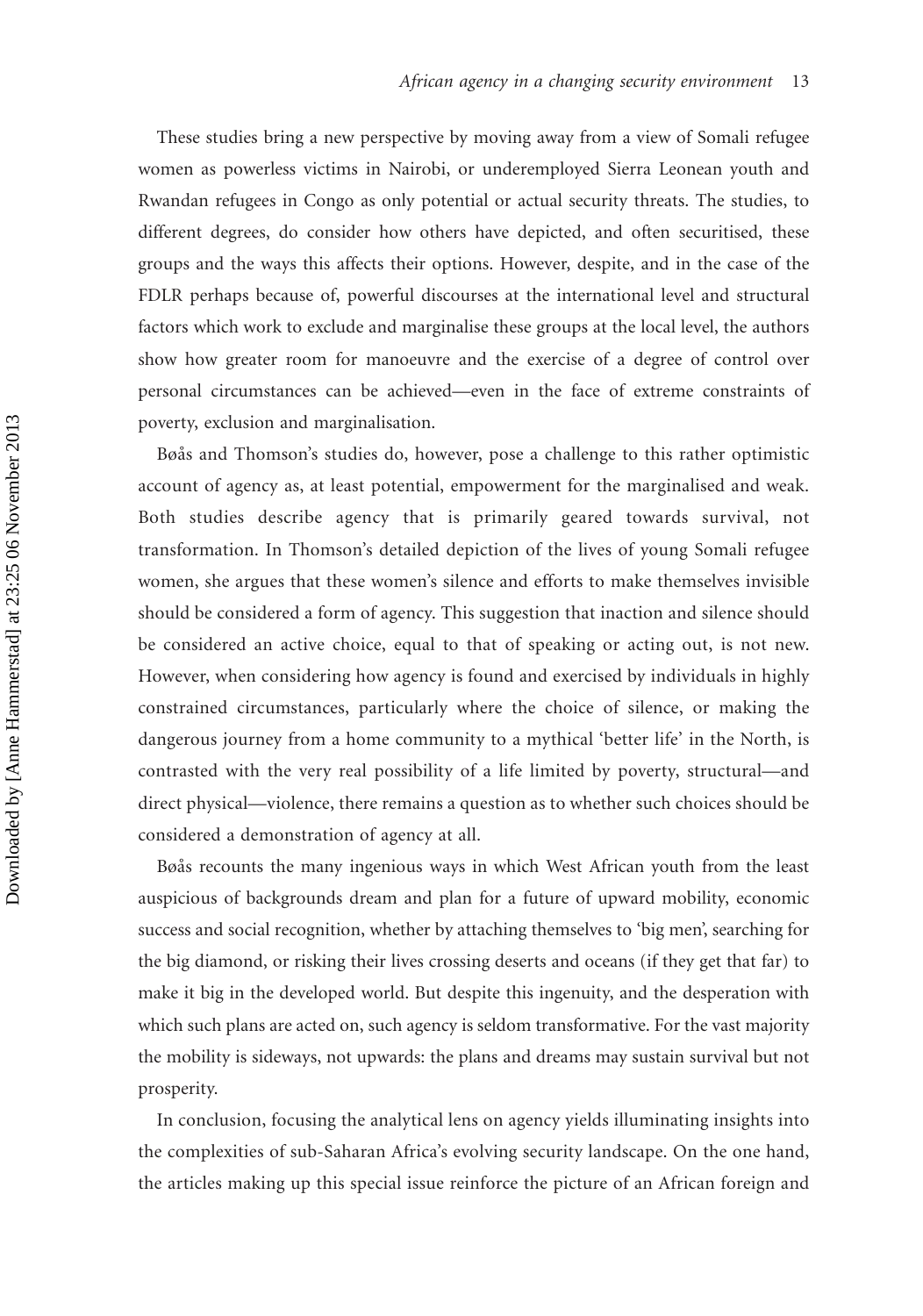<span id="page-15-35"></span><span id="page-15-29"></span><span id="page-15-6"></span><span id="page-15-5"></span><span id="page-15-4"></span><span id="page-15-3"></span><span id="page-15-2"></span><span id="page-15-1"></span><span id="page-15-0"></span>security policy elite gaining in confidence, experience, power and autonomy, at least in issue areas relating to the continent's conflicts and security challenges. 'African solutions for Africa's problems' has certainly become a somewhat tired slogan and one which downplays the African security architecture's many weaknesses, including its continued reliance on external funding. Nevertheless, despite these challenges, and reflecting its value for state security and foreign policy elites, the slogan is perhaps more of a reality than most commentators had expected at the launch of the African Union in 2002.

<span id="page-15-38"></span><span id="page-15-37"></span><span id="page-15-36"></span><span id="page-15-13"></span><span id="page-15-12"></span><span id="page-15-11"></span><span id="page-15-10"></span><span id="page-15-9"></span><span id="page-15-8"></span><span id="page-15-7"></span>At the level of individual agency the conclusions are more sobering. The articles collected here provide little evidence that increased assertiveness among state elites is somehow 'trickling down' to the many African citizens whose energy, effort and talents remain channelled into survival agency by the seemingly insurmountable structures that continue to hem in their lives and their options.

### <span id="page-15-45"></span><span id="page-15-40"></span><span id="page-15-17"></span><span id="page-15-16"></span><span id="page-15-15"></span><span id="page-15-14"></span>*Acknowledgements*

<span id="page-15-41"></span><span id="page-15-23"></span><span id="page-15-22"></span><span id="page-15-21"></span><span id="page-15-20"></span><span id="page-15-19"></span><span id="page-15-18"></span>The authors wish to thank Will Brown and Sophie Harman for organising an ESRC-funded seminar series on African Agency in International Politics, at which some of the papers included in this collection were first presented. They are also grateful to the BISA Africa and International Studies Working Group and the Universities of Kent and Birmingham for supporting the two security themed seminars in the series, and to the seminar presenters and audience members for their input and feedback.

### <span id="page-15-32"></span><span id="page-15-27"></span><span id="page-15-26"></span><span id="page-15-25"></span><span id="page-15-24"></span>*Endnotes*

- <span id="page-15-43"></span>
- <span id="page-15-30"></span>
- <span id="page-15-34"></span>
- [Welz,](#page-16-3) 'The African Union Beyond Africa'. *Evaluation*, 17.
- <span id="page-15-44"></span><span id="page-15-28"></span>ture'. Fisher in this volume.
- <span id="page-15-42"></span><span id="page-15-39"></span><span id="page-15-33"></span><span id="page-15-31"></span>both AU actors and donors. In 2010, the former Fisher in this volume. commander of the Botswana Defence Force, L.M. Fisher, 9. [Straus](#page-16-2), 'Wars do End!' led an AU evaluation team that noted, among other 10. Ibid., 181. things, the need to improve staffing levels, the weak co- 11. See Perera in this volume on the FDLR ordination between APSA's many components, and that 12. See Thomson in this volume and [Hammerstad,](#page-15-33) 'the operationalization of the APSA has been largely 'Securitisation from Below'.

1. [Giddens,](#page-15-28) *Constitution of Society.* dependent on partner support'. [Fisher et al.](#page-15-30), 'Moving 2. [Brown](#page-15-29), 'A Question of Agency', 1890. Africa Forward'. Similar views were presented in an EU-3. [Kaldor,](#page-16-0) *New and Old Wars.* commissioned report on European funding of APSA. 4. [Vines](#page-16-1), 'A Decade of the APSA'; [Straus,](#page-16-2) 'Wars do End!'; See [Poulton et al.](#page-16-5), *Part 1 of the African Peace Facility* 

- 5. [Klingebiel,](#page-16-4) 'Africa's New Peace and Security Architec- 7. [Beswick](#page-15-31), 'Understanding and Mitigating Risk'. See also
- 6. The weaknesses of APSA's institutions are recognised by 8. [Feldman](#page-15-32), 'Problems Plaguing'. See also Mickler and
	-
	-
	-
	-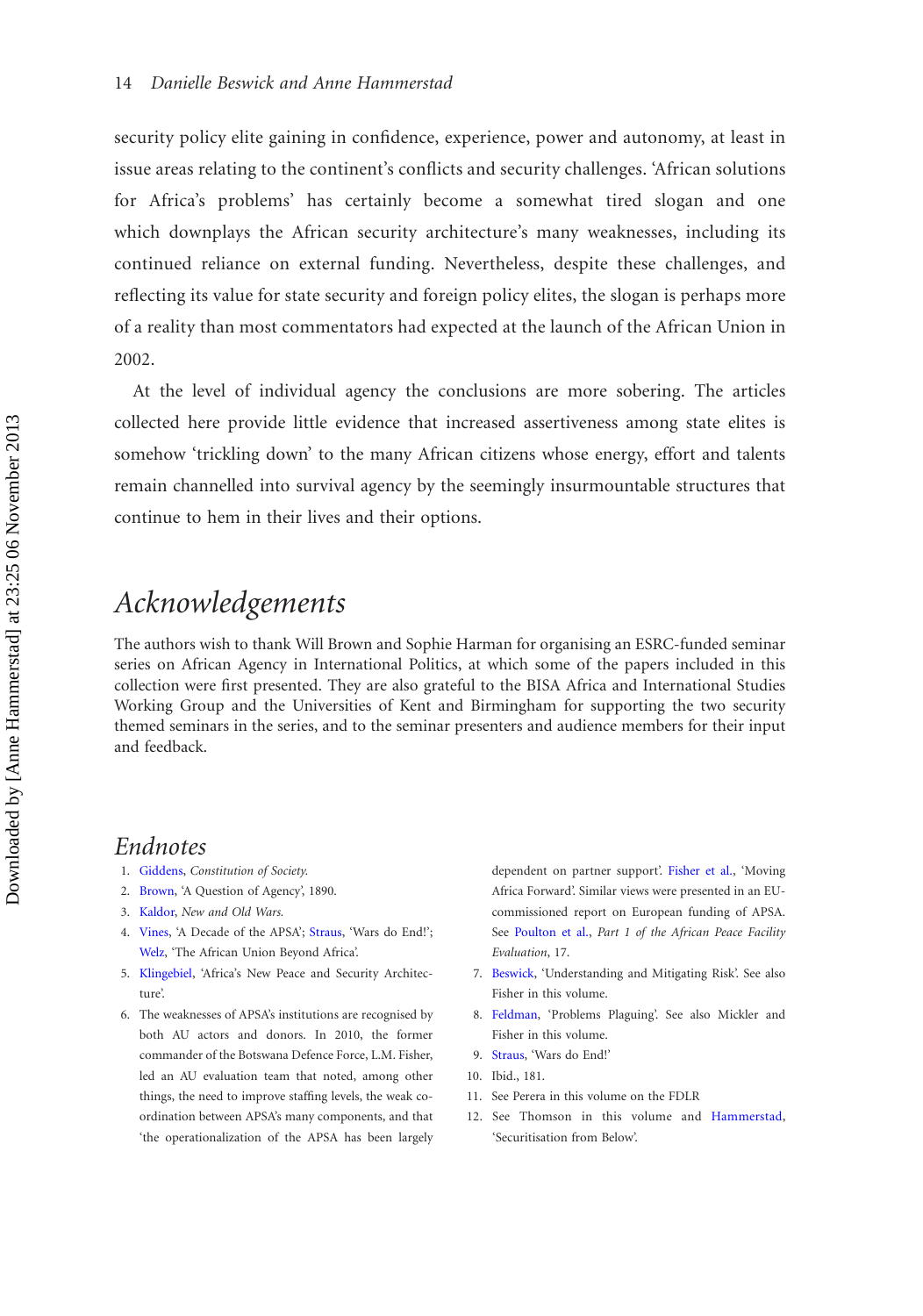- <span id="page-16-0"></span>13. [Paris,](#page-16-6) 'Human Security'.
- 14. [Suhrke,](#page-16-7) 'A Stalled Initiative'.
- <span id="page-16-4"></span>15. [Fisher et al.,](#page-15-30) 'Moving Africa Forward', 9.
- 16. [Abrahamsen](#page-15-34), 'A Breeding Ground for Terrorists?'.
- 17. [World Bank](#page-16-8), *World Development Report 2011.*
- 18. See Bøås in this volume.
- <span id="page-16-6"></span>19. [Beswick and Marquette](#page-15-35), 'State-Building, Security & Development'; [DfID,](#page-15-36) 'Building the State'.
- <span id="page-16-5"></span>20. [de Bruijn et al.](#page-15-37), 'Social and Historical Trajectories', 9.
- 21. [Brown,](#page-15-29) 'A Question of Agency', 1904.
- 22. See also [Brown and Harman,](#page-15-38) 'African Agency in International Politics'
- 23. [Hurt,](#page-15-39) 'African Agency', 53.
- 24. [Brown,](#page-15-29) 'A Question of Agency', 1890.
- 25. [Dokken](#page-15-40), *African Security Politics*; [Engel and Porto,](#page-15-41) 'Africa's New Peace and Security Architecture'.
- <span id="page-16-2"></span>26. [Brown,](#page-15-29) 'A Question of Agency', 1891; [Zondi,](#page-16-9) 'Common Positions'.
- 27. [Beswick,](#page-15-42) 'From Weak State to Savvy International Player?'; [Fisher,](#page-15-43) 'Managing Donor Perceptions'.
- 28. [Bayart](#page-15-44), *State in Africa*, 25– 26.
- 29. [Duffield,](#page-15-45) *Global Governance and the New Wars*; [Abrahamsen,](#page-15-34) 'A Breeding Ground for Terrorists?'.
- 30. [Brown,](#page-15-29) 'A Question of Agency', 1903.
- 31. Ibid., 1900.
- 32. [Vines,](#page-16-1) 'A Decade of the APSA'.
- 33. Ibid., 89 –90.
- 34. [Brown,](#page-15-29) 'A Question of Agency', 1895.
- 35. Ibid., 1898.
- 36. [Williams](#page-16-10), 'State Agency and State Formation'.
- 37. Ibid.
- 38. See [Williams,](#page-16-10) 'State Agency and State Formation'; [Brown,](#page-15-29) 'A Question of Agency'.
- 39. [de Bruijn et al.](#page-15-37), 'Social and Historical Trajectories', 5. 40. Ibid., 6.
- *References*
- Abrahamsen, R., 2004. 'A Breeding Ground for Terrorists? Africa and Britain's "War on Terrorism"'. *Review of African Political Economy* 31(102), 677 – 684.
- Bayart, J-F., 1993. *The State in Africa: The Politics of the Belly*. Longman, London.
- Beswick, D., 2013. 'From Weak State to Savvy International Player? Rwanda's Multi-Level Strategy for Maximising Agency'. In *African Agency in International Politics*, eds. W. Brown and S. Harman. Routledge, Oxon, 158-174.
- Beswick, D., 2014. 'Understanding and Mitigating Risk in African National Military Capacity-Building: The

<span id="page-16-7"></span>Lessons of Contemporary Rwanda'. *African Affairs*  forthcoming (Accepted August 2013).

- <span id="page-16-3"></span><span id="page-16-1"></span>Beswick, D. and H. Marquette, 2011. 'State-Building, Security & Development: State-Building as a New Development Paradigm?'. *Third World Quarterly* 32(10), 1703 – 1714.
- Brown, W., 2012. 'A Question of Agency: Africa in International Politics'. *Third World Quarterly* 33(12), 1889 – 1908.
- <span id="page-16-10"></span>Brown, W. and S. Harman, 2013. 'African Agency in International Politics'. In *African Agency in International Politics*, eds. W. Brown and S. Harman. Routledge, Oxon,  $1 - 15$ .
- <span id="page-16-9"></span><span id="page-16-8"></span>de Bruijn, M., R. van Dijk and J-B Gewald, 2007. 'Social and Historical Trajectories of Agency in Africa'. In *African Alternatives*, eds. P. Chabal, U. Engel and L. de Haan. Brill, Leiden, 9-20.
- Department for International Development (DfID), 2009. 'Building the State and Securing the Peace'. Emerging Policy Paper. DfID, London.
- Dokken, K., 2008. *African Security Politics Redefined*. Palgrave Macmillan, Hampshire.
- Duffield, M., 2001. *Global Governance and the New Wars: The Merging of Development and Security*. Zed Books, London.
- Engel, U. and J.G. Porto, 2010. 'Africa's New Peace and Security Architecture: An Introduction'. In *Africa's New Peace and Security Architecture: Promoting Norms, Institutionalising Solutions*, eds. U. Engel and J.G. Porto. Ashgate, London, 1-12.
- Feldman, R., 2008. 'Problems Plaguing the African Union Peacekeeping Forces'. *Defense & Security Analysis* 24(3), 267 – 279.
- Fisher, J., 2012. 'Managing Donor Perceptions: Contextualizing Uganda's 2007 Intervention in Somalia'. *African Affairs* 111(444), 404 – 423.
- Fisher, L.M., A.S. Bah, A. Mniema, H.N. Okome, M. Tamba, J. Frederiksen, A. Abdelaziz and R. Reeve, 2010. 'Moving Africa Forward: African Peace and Security Architecture (APSA) 2010 Assessment Study'. AU Peace and Security Department, Addis Ababa.
- Giddens, A., 1984. *The Constitution of Society: Outline of the Theory of Structuration*. Polity Press, Cambridge.
- Hammerstad, A., 2012. 'Securitisation from Below: The Relationship between Immigration and Foreign Policy in South Africa's Approach to the Zimbabwe Crisis'. *Conflict, Security & Development* 12(1), 1-30.
- Hurt, S., 2013. 'African Agency in World Trade Undermined?'. In *African Agency in International Politics*, eds. W. Brown and S. Harman. Routledge, Oxon, 49-64.